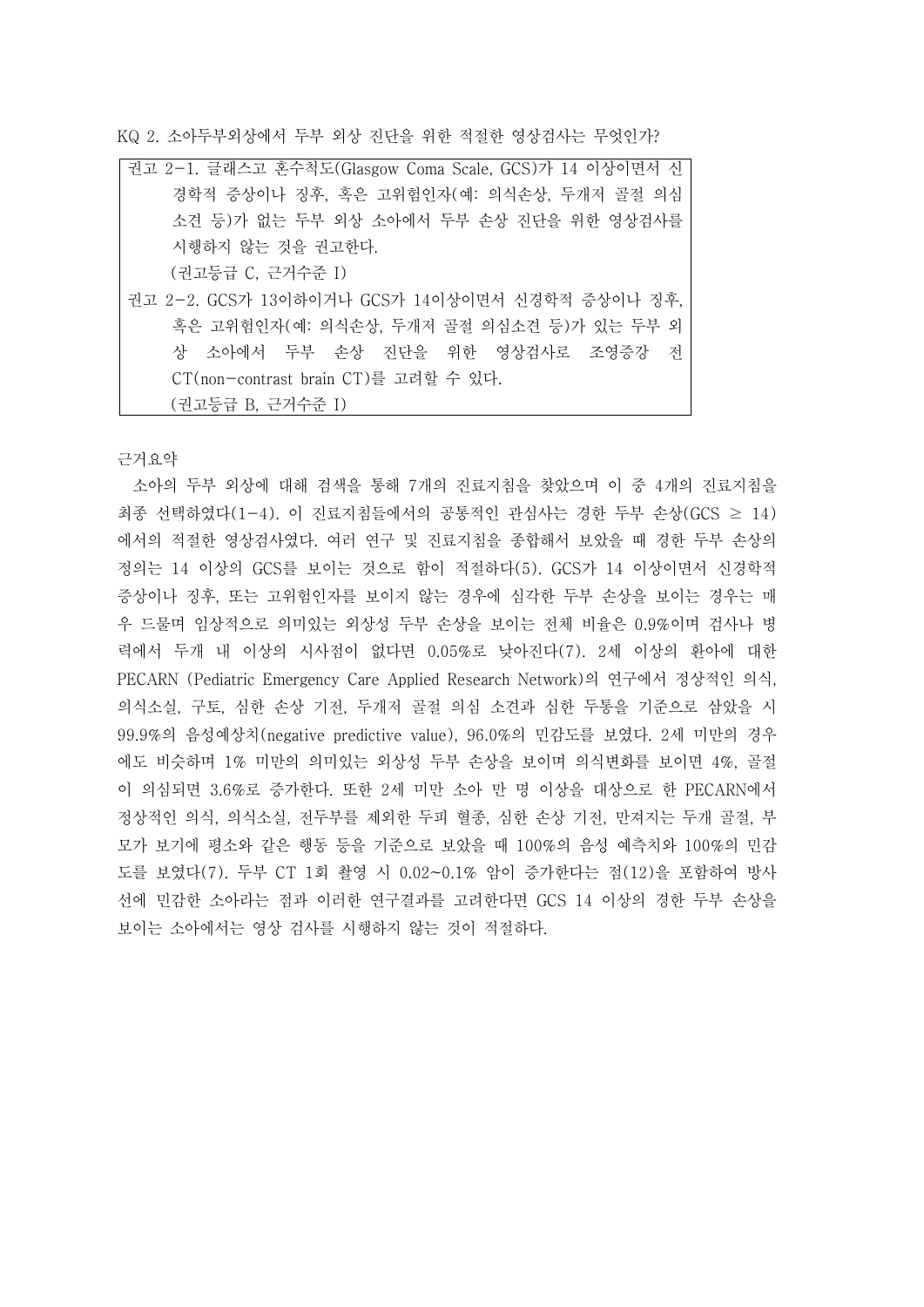| Category                         | Adult                     | Scale          | Infant                  |
|----------------------------------|---------------------------|----------------|-------------------------|
| Eye Opening                      | Spontaneous               | $\overline{4}$ | Spontaneous             |
|                                  | To speech                 | 3              | To speech               |
|                                  | To pain                   | $\overline{2}$ | To pain                 |
|                                  | No response               | 1              | No response             |
| <b>Best</b><br>moter<br>response | obeys verbal command      | 6              | obeys verbal command    |
|                                  | Localizes pain            | 5              | Localizes pain          |
|                                  | Withdraws form pain       | $\overline{4}$ | Withdraws form pain     |
|                                  | $Flexion - abnormal*$     | 3              | $Flexion - abnormal$    |
|                                  | Extension**               | $\overline{2}$ | Extension               |
|                                  | No response               | 1              | No response             |
| Best<br>verbal<br>response       | Oriented and converses    | 5              | Coos, babbles           |
|                                  | Disoriented and converses | $\overline{4}$ | Cries but consonlable   |
|                                  | Inappropriate words       | 3              | Persistently irritable  |
|                                  | Incomprehensible sounds   | $\overline{2}$ | Grunts to pain/restless |
|                                  | No response               | 1              | No response             |

표 1. Glasgow Coma Scale (GCS)

2세 미만에서 두개저 골절이 의심되는 경우 약 7.5%에서 임상적으로 중요한 두부 손상이 있 었으며(7), GCS가 낮아질수록 두개 내 손상 확률이 증가한다(33). 따라서 신경학적 증상이나 징후, 혹은 고위험인자를 보이는 경한 두부 손상이나 13이하의 GCS를 보이는 두부 손상 소아 의 경우에는 영상검사가 필요하다. 급성 출혈 여부 및 두개 골절을 잘 보여주는 CT와 달리 두 개골 단순 촬영은 골절 유무만 보여 주며 CT에서 보이는 골절 중 약 21%가 단순 촬영에서는 보이지 않을 수 있으며, 골절이 없는 경우에도 최대 50%까지 두개내 손상이 있을 수 있다 (1,21). 또한 Reed의 연구(20)에서는 단순촬영 없이 병력 청취와 CT만 가지고 검사를 하였 을 때 두개 내 손상을 놓치는 비율이나 전반적인 방사선량의 증가가 없었다. 이러한 점을 고려 했을 때 신경학적 증상이나 징후, 혹은 고위험인자를 보이는 경한 두부 손상이나 13이하의 GCS를 보이는 두부 손상 환아의 경우에는 CT를 시행함이 적절하다 하겠다. 중등도 이상의 두 부 손상에서 미만성 축삭 손상이 약 75%에서 보인다는 보고(17)가 있어 MRI가 필요할 수도 있으나 외상환자에게 MRI를 적용하는 것이 시간상으로 혹은 접근성에 있어 부적절하며 소아에 있어서는 추가적인 진정이나 마취와 같이 조치가 필요할 수 있어 응급 상황에서는 CT가 우월 하다 할 수 있다.

## 권고 고려사항

## 1. 이득과 위해

소아두부외상환자의 일차 진단 검사로 CT 검사를 사용하는 경우 진단정확도가 높은 장점이 있으나 방사선 피폭의 단점이 있다. 따라서 신체 검진과 병력 청취를 통해 검사를 시행할 환자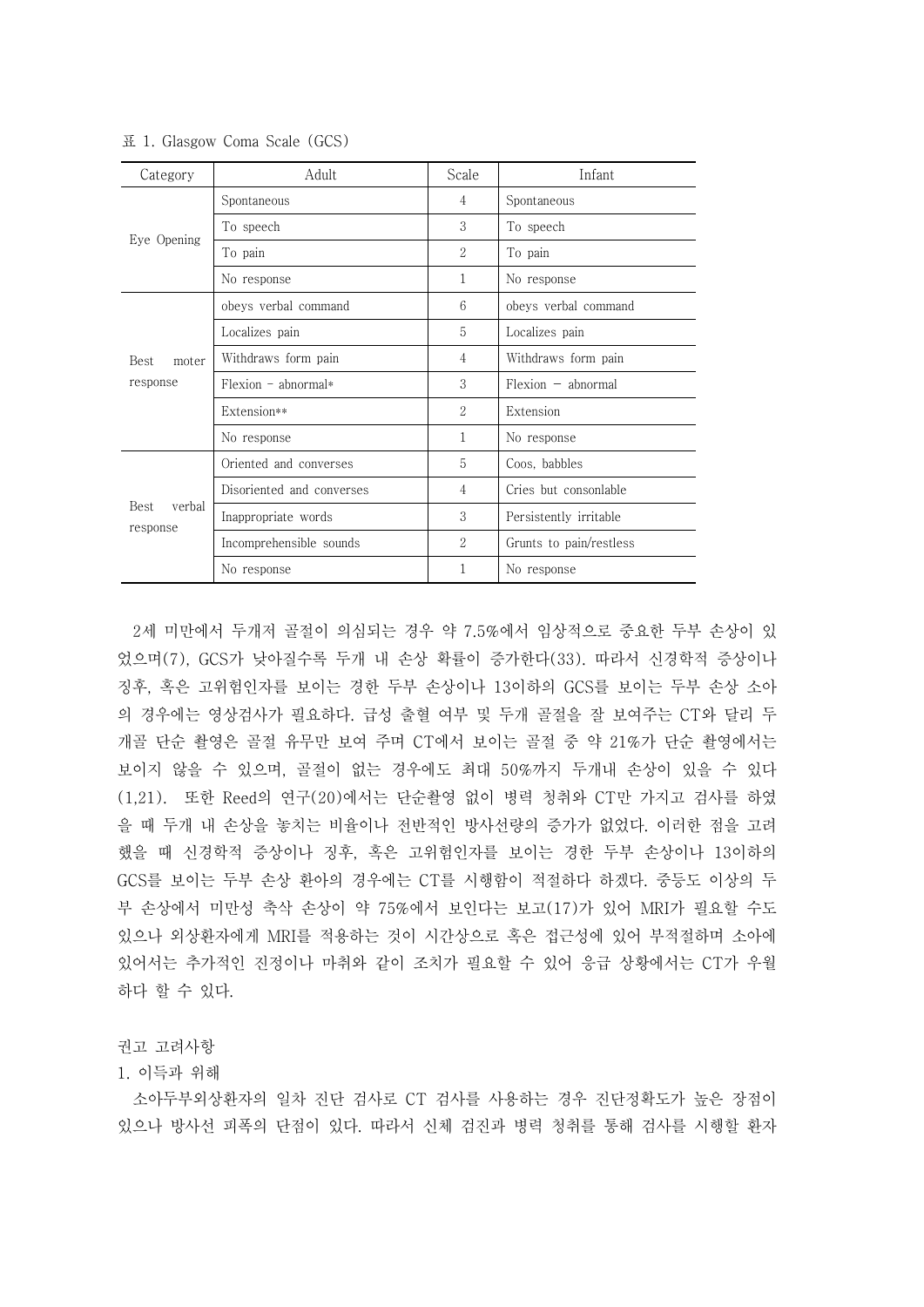를 정할 필요가 있다.

2. 국내 수용성과 적용성(Acceptability and Applicability)

진료지침의 국내 수용성과 적용성은 평가결과 Eastern Association for the Surgery of Trauma Practice management guideline에서 발간한 Evaluation and management of mild traumatic brain injury(2012)와 Scandinavian Guidelines for initial management of minimal, mild and moderate head injuries(2000)의 경우 적용성에 무리는 없으나 연구군이 전반적으로 우리 현실과 맞지 않아 수용하기 어렵다. 나머지 진료지침의 국내 수용성과 적용성에 큰 무리 가 없는 것으로 판단되었다. 수용성과 적용성 평가표는 부록에 제시한다.

3. 검사별 방사선량



- 1. Pinto PS, Poretti A, Meoded A, Tekes A, Huisman TA, The Unique Features of Traumatic Brain Injury in Children. Review of the Characteristics of the Pediatric Skull and Brain, Mechanisms of Trauma, Patterns of Injury, Complications and Their Imaging Findings-Part 1. J Neuroimaging 2  $012;22(2):1-17.$
- 2. Faul M, Xu L, Wald MM, Coronado VG, Traumatic Brain Injury in the United States: Emergency Department Visits, Hospitalizations and Deaths 2002–2006. Atlanta (GA): Centers for Disease Co ntrol and Prevention, National Center for Injury Prevention and Control. 2010; Available from: U RL: http://www.cdc.gov/traumaticbraininjury/tbi\_ed.html. Accessed September 16, 2013.
- 3. Schnadower D, Vazquez H, Lee J, Dayan P, Roskind CG, Controversies in the Evaluation and Man agement of Minor Blunt Head Trauma in Children. Curr Opin Pediatr. 2007;19(3):258-64.
- 4. Willis AP, Latif SA, Chandratre S, Stanhope B, Johnson K, Not a NICE CT Protocol for the Acu tely Head Injured Child. Clin Radiol. 2008;63(2):165-9.
- 5. Schutzman SA, Greenes DS, Pediatric Minor Head Trauma. Ann Emerg Med. 2001;37(1):65-74.
- 6. Haydel MJ, Shembekar AD, Prediction of Intracranial Injury in Children Aged Five Years and Old er with Loss of Consciousness After Minor Head Injury Due to Nontrivial Mechanisms. Ann Eme rg Med. 2003;42(4):507-14. Citation없음(<-?)
- 7. Kuppermann N, Holmes JF, Dayan PS, et al. Identification of Children at Very Low Risk of Clinic ally-Important Brain Injuries After Head Trauma: A Prospective Cohort Study. Lancet 2009;374 (9696):1160-70.
- 8. Tavarez MM, Atabaki SM, Teach SJ, Acute Evaluation of Pediatric Patients with Minor Traumati c Brain Injury. Curr Opin Pediatr. 2012;24(3):307-13.
- 9. Maguire JL, Boutis K, Uleryk EM, Laupacis A, Parkin PC, Should a Headinjured Child Receive a Head CT Scan? A Systematic Review of Clinical Prediction Rules. Pediatrics 2009;124(1):145-5 4.
- 10. Halley MK, Silva PD, Foley J, Rodarte A, Loss of Consciousness: When to Perform Computed Tomography? Pediatr Crit Care Med. 2004;5(3):230-3.
- 11. Pearce MS, Salotti JA, Little MP, et al. Radiation Exposure from CT Scans in Childhood and Su bsequent Risk of Leukaemia and Brain Tumours: A Retrospective Cohort Study. Lancet 2012;380 (9840):499-505.
- 12. Brenner DJ, Hall EJ, Computed Tomography--An Increasing Source of Radiation Exposure. N E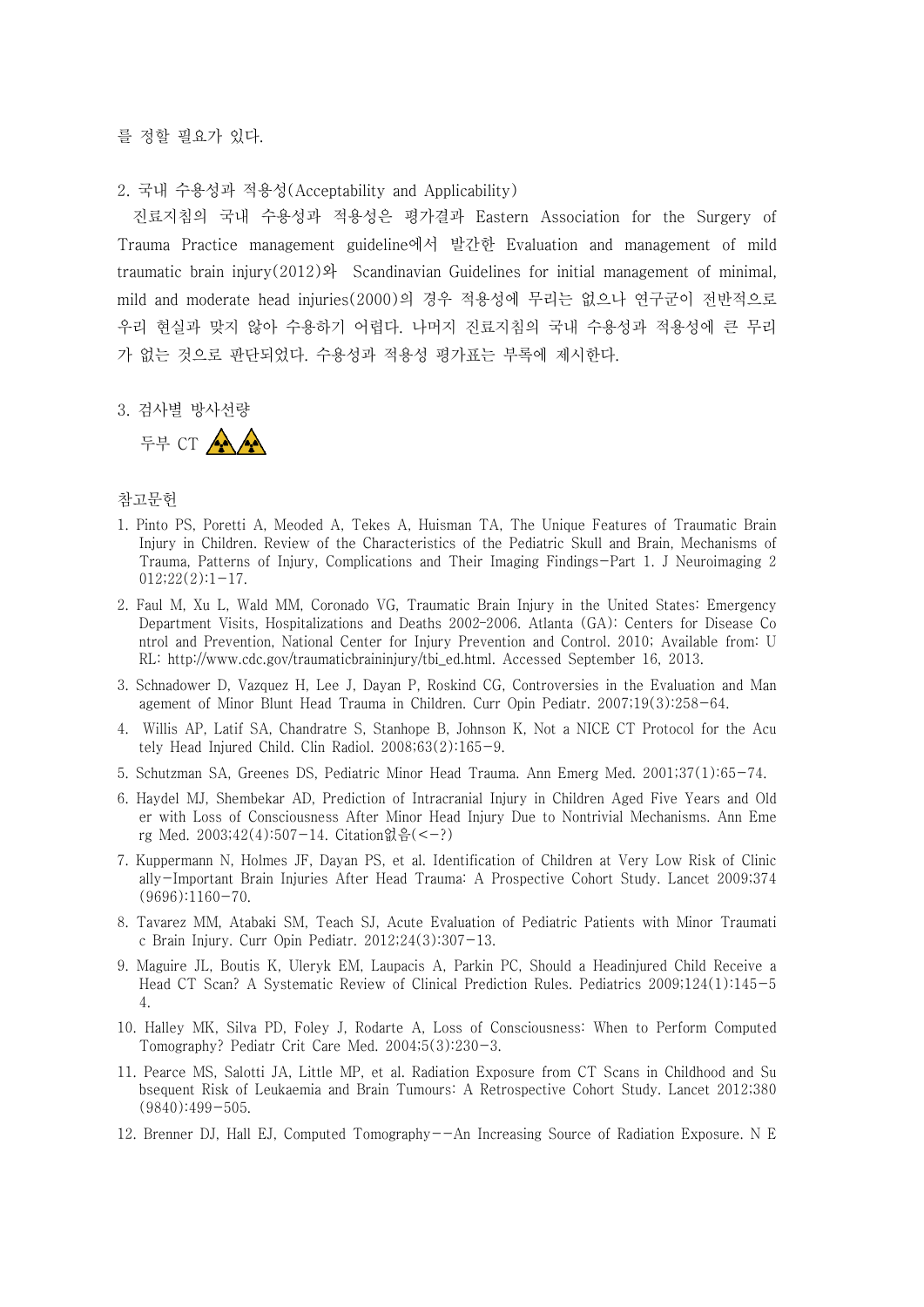ngl J Med. 2007;357(22):2277-84.

- 13. How to Develop CT Protocols for Children. Available from: URL: http://spr.affiniscape.com/associ ations/5364/files/Protocols.pdf. Accessed September 16, 2013.
- 14. Datta S, Stoodley N, Jayawant S, Renowden S, Kemp A, Neuroradiological Aspects of Subdural Haemorrhages. Arch Dis Child. 2005;90(9):947-51.
- 15. Kemp AM, Rajaram S, Mann M, et al. What Neuroimaging Should Be Performed in Children in Whom Inflicted Brain Injury (iBI) Is Suspected? A Systematic Review. Clin Radiol. 2009;64(5):4 73-83.
- 16. Hunter JV, Wilde EA, Tong KA, Holshouser BA, Emerging Imaging Tools for Use with Trauma tic Brain Injury Research. J Neurotrauma 2012;29(4):654-71.
- 17. Skandsen T, Kvistad KA, Solheim O, Strand IH, Folvik M, Vik A, Prevalence and Impact of Dif fuse Axonal Injury in Patients with Moderate and Severe Head Injury: A Cohort Study of Early Magnetic Resonance Imaging Findings and 1-Year Outcome. J Neurosurg. 2010;113(3):556-63.
- 18. Tong KA, Ashwal S, Holshouser BA, et al. Hemorrhagic Shearing Lesions in Children and Adol escents with Posttraumatic Diffuse Axonal Injury: Improved Detection and Initial Results. Radiolo gy 2003;227(2):332-9.
- 19. Holmes JF, Borgialli DA, Nadel FM, et al. Do Children with Blunt Head Trauma and Normal Cra nial Computed Tomography Scan Results Require Hospitalization for Neurologic Observation? Ann Emerg Med. 2011;58(4):315-22.
- 20. Reed MJ, Browning JG, Wilkinson AG, Beattie T, Can We Abolish Skull X Rays for Head Injur y? Arch Dis Child. 2005;90(8):859-64.
- 21. Nakahara K, Shimizu S, Utsuki S, et al. Linear Fractures Occult on Skull Radiographs: A Pitfall at Radiological Screening for Mild Head Injury. J Trauma 2011;70(1):180-2.
- 22. Crowe L, Anderson V, Babl FE, Application of the CHALICE Clinical Prediction Rule for Intracra nial Injury in Children Outside the UK: Impact on Head CT Rate. Arch Dis Child. 2010;95(12):1 017-22.
- 23. Dunning J, Daly JP, Lomas JP, Lecky F, Batchelor J, Mackway-Jones K, Derivation of the Child ren's Head Injury Algorithm for the Prediction of Important Clinical Events Decision Rule for He ad Injury in Children. Arch Dis Child. 2006;91(11):885-91.
- 24. Oman JA, Cooper RJ, Holmes JF, et al. Performance of a Decision Rule to Predict Need for Co mputed Tomography Among Children with Blunt Head Trauma. Pediatrics 2006;117(2):238-46.
- 25. Schachar JL, Zampolin RL, Miller TS, Farinhas JM, Freeman K, Taragin BH, External Validation of the New Orleans Criteria (NOC), the Canadian CT Head Rule (CCHR) and the National Emer gency X-Radiography Utilization Study II (NEXUS II) for CT Scanning in Pediatric Patients with Minor Head Injury in a Non-Trauma Center. Pediatr Radiol. 2011;41(8):971-9.
- 26. Bainbridge J, Khirwadkar H, Hourihan MD, Vomiting--Is This a Good Indication for CT Head S cans in Patients with Minor Head Injury? Br J Radiol. 2012;85(1010):183-6.
- 27. Nigrovic LE, Lee LK, Hoyle J, et al. Prevalence of Clinically Important Traumatic Brain Injuries in Children with Minor Blunt Head Trauma and Isolated Severe Injury Mechanisms. Arch Pediatr Adolesc Med. 2012;166(4):356-61.
- 28. Pickering A, Harnan S, Fitzgerald P, Pandor A, Goodacre S, Clinical Decision Rules for Children with Minor Head Injury: A Systematic Review. Arch Dis Child. 2011;96(5):414-21.
- 29. Mannix R, Meehan WP, Monuteaux MC, Bachur RG, Computed Tomography for Minor Head Inju ry: Variation and Trends in Major United States Pediatric Emergency Departments. J Pediatr. 20 12;160(1):136-9 e131.
- 30. Gorelick MH, Atabaki SM, Hoyle J, et al. Interobserver Agreement in Assessment of Clinical Va riables in Children with Blunt Head Trauma. Acad Emerg Med. 2008;15(9):812-8.
- 31. Holmes JF, Palchak MJ, MacFarlane T, Kuppermann N, Performance of the Pediatric Glasgow C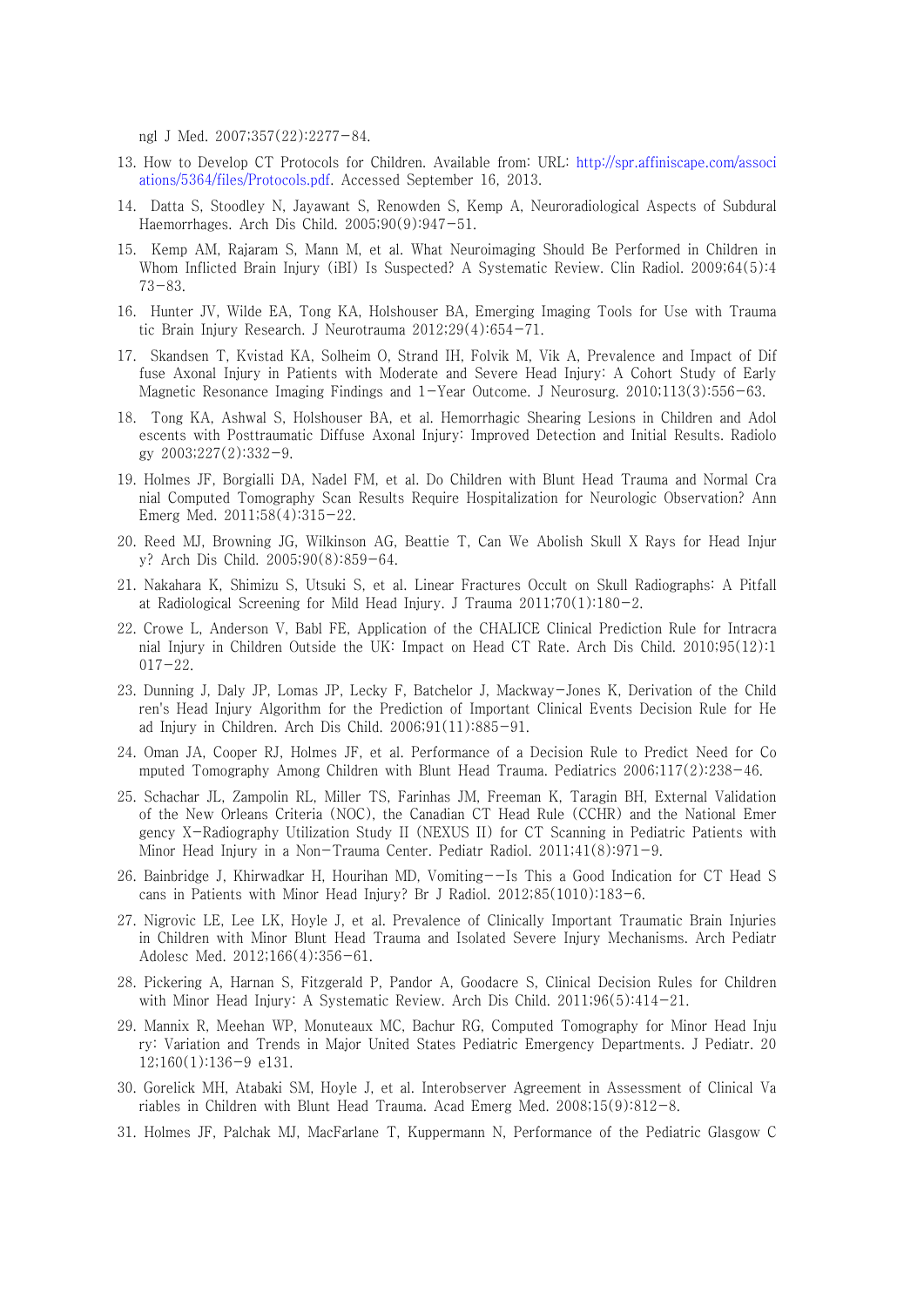oma Scale in Children with Blunt Head Trauma. Acad Emerg Med. 2005;12(9):814-9.

- 32. Margulies SS, Thibault KL, Infant Skull and Suture Properties: Measurements and Implications f or Mechanisms of Pediatric Brain Injury. J Biomech Eng. 2000;122(4):364-71.
- 33. Claret Teruel G, Palomeque Rico A, Cambra Lasaosa FJ, Catala Temprano A, Noguera Julian A, Costa Clara JM, Severe Head Injury Among Children: Computed Tomography Evaluation as a Pro gnostic Factor. J Pediatr Surg. 2007;42(11):1903-6.
- 34. Sigmund GA, Tong KA, Nickerson JP, Wall CJ, Oyoyo U, Ashwal S, Multimodality Comparison o f Neuroimaging in Pediatric Traumatic Brain Injury. Pediatr Neurol. 2007;36(4):217-26.
- 35. Ball WS, Jr, Nonaccidental Craniocerebral Trauma (Child Abuse): MR Imaging. Radiology 1989;1  $73(3):609-10.$
- 36. Ashwal S, Wycliffe ND, Holshouser BA, Advanced Neuroimaging in Children with Nonaccidental Trauma. Dev Neurosci. 2010;32(5-6):343-60.
- 37. Duhaime AC, Gennarelli TA, Thibault LE, Bruce DA, Margulies SS, Wiser R, The Shaken Baby Syndrome. A Clinical, Pathological, and Biomechanical Study. J Neurosurg. 1987;66(3):409-15.
- 38. Jenny C, Hymel KP, Ritzen A, Reinert SE, Hay TC, Analysis of Missed Cases of Abusive Head Trauma. JAMA 1999;281(7):621-6.
- 39. Rubin DM, Christian CW, Bilaniuk LT, Zazyczny KA, Durbin DR, Occult Head Injury in High-Ris k Abused Children. Pediatrics 2003;111(6 Pt 1):1382-6.
- 40. Laskey AL, Holsti M, Runyan DK, Socolar RR, Occult Head Trauma in Young Suspected Victims of Physical Abuse. J Pediatr. 2004;144(6):719-22.
- 41. Mogbo KI, Slovis TL, Canady AI, Allasio DJ, Arfken CL, Appropriate Imaging in Children with Skull Fractures and Suspicion of Abuse. Radiology 1998;208(2):521-4.
- 42. Brown RL, Brunn MA, Garcia VF, Cervical Spine Injuries in Children: A Review of 103 Patients Treated Consecutively at a Level 1 Pediatric Trauma Center. J Pediatr Surg. 2001;36(8):1107- 14.
- 43. Ghatan S, Ellenbogen RG, Pediatric Spine and Spinal Cord Injury After Inflicted Trauma. Neuros urg Clin N Am. 2002;13(2):227-33.
- 44. Davis PC, Wippold FL II, Cornelius RS, et al. American College of Radiology. ACR Appropriaten ess Criteria® Head Trauma. Available from: URL: http://www.acr.org/~/media/ACR/Documents/Ap pCriteria/Diagnostic/HeadTrauma.pdf. 2012. Accessed July 29, 2013.
- 45. Keiper MD, Zimmerman RA, Bilaniuk LT, MRI in the Assessment of the Supportive Soft Tissue s of the Cervical Spine in Acute Trauma in Children. Neuroradiology 1998;40(6):359-63.
- 46. Kadom N, Khademian Z, Vezina G, Shalaby-Rana E, Rice A, Hinds T, Usefulness of MRI Detec tion of Cervical Spine and Brain Injuries in the Evaluation of Abusive Head Trauma. Pediatr Radi ol. 2014:[E-pub ahead of print].
- 47. Hobbs CJ, Skull Fracture and the Diagnosis of Abuse. Arch Dis Child. 1984;59(3):246-52.
- 48. Prabhu SP, Newton AW, Perez-Rossello JM, Kleinman PK, Three-Dimensional Skull Models as a Problem-Solving Tool in Suspected Child Abuse. Pediatr Radiol. 2013;43(5):575-81.
- 49. Chen CY, Chou TY, Zimmerman RA, Lee CC, Chen FH, Faro SH, Pericerebral Fluid Collection: Differentiation of Enlarged Subarachnoid Spaces from Subdural Collections with Color Doppler U S. Radiology 1996;201(2):389-92.
- 50. Amodio J, Spektor V, Pramanik B, Rivera R, Pinkney L, Fefferman N, Spontaneous Development of Bilateral Subdural Hematomas in an Infant with Benign Infantile Hydrocephalus: Color Doppler Assessment of Vessels Traversing Extraaxial Spaces. Pediatr Radiol. 2005;35(11):1113-7.
- 51. Jaspan T, Narborough G, Punt JA, Lowe J, Cerebral Contusional Tears as a Marker of Child Ab use--Detection by Cranial Sonography. Pediatr Radiol. 1992;22(4):237-45.
- 52. Kemp AM, Jaspan T, Griffiths J, et al. Neuroimaging: What Neuroradiological Features Distingui sh Abusive from Nonabusive Head Trauma? A Systematic Review. Arch Dis Child. 2011;96(12):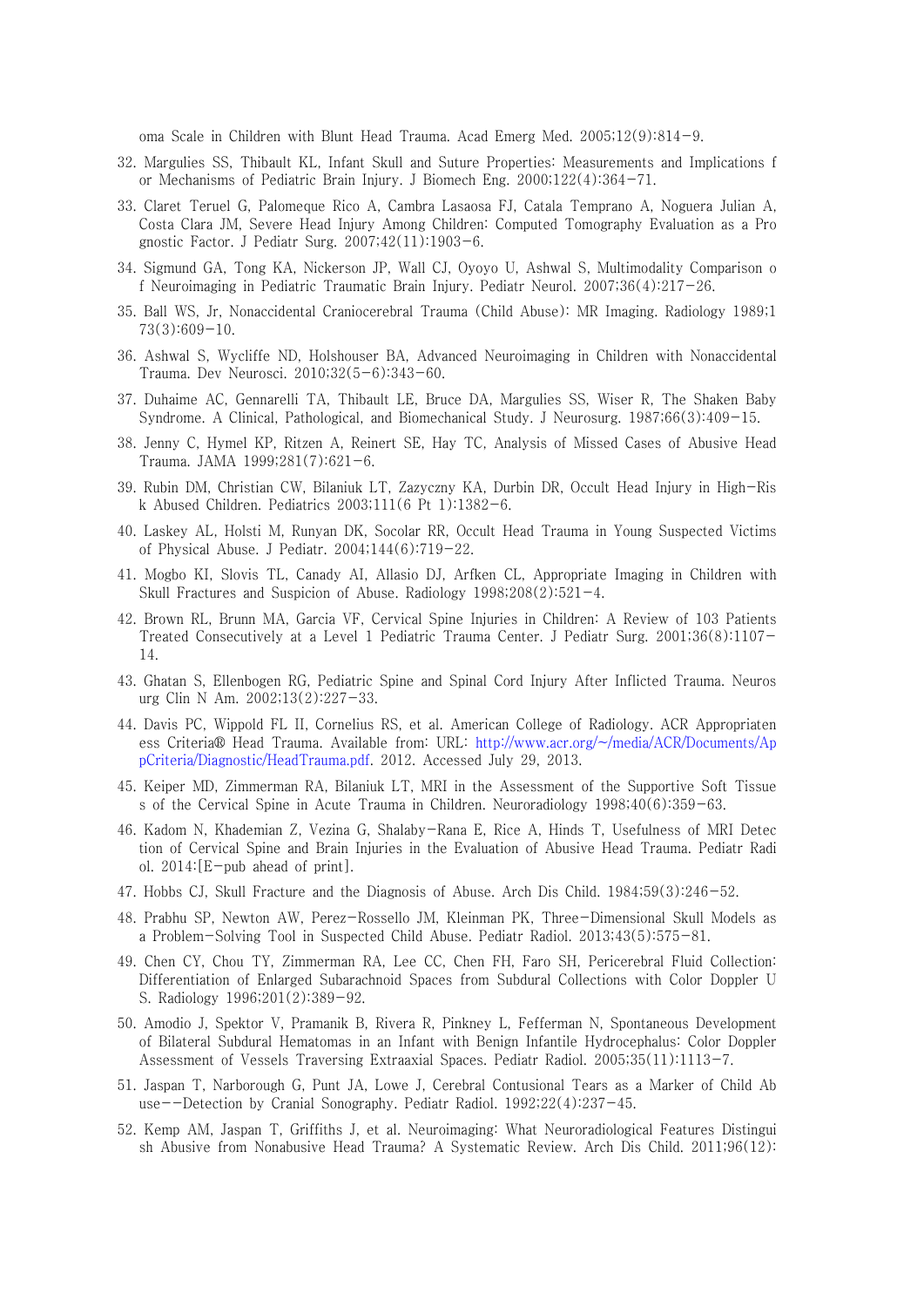1103-12.

- 53. Pinto PS, Meoded A, Poretti A, Tekes A, Huisman TA, The Unique Features of Traumatic Brai n Injury in Children. Review of the Characteristics of the Pediatric Skull and Brain, Mechanisms of Trauma, Patterns of Injury, Complications, and Their Imaging Findings--Part 2. J Neuroimagi ng 2012;22(2):18-41.
- 54. Hamilton M, Mrazik M, Johnson DW, Incidence of Delayed Intracranial Hemorrhage in Children After Uncomplicated Minor Head Injuries. Pediatrics 2010;126(1):33-9.
- 55. Hollingworth W, Vavilala MS, Jarvik JG, et al. The Use of Repeated Head Computed Tomograph y in Pediatric Blunt Head Trauma: Factors Predicting New and Worsening Brain Injury. Pediatr C rit Care Med. 2007;8(4):348-56; CEU quiz 357.
- 56. Stence NV, Fenton LZ, Goldenberg NA, Armstrong-Wells J, Bernard TJ, Craniocervical Arterial Dissection in Children: Diagnosis and Treatment. Curr Treat Options Neurol. 2011;13(6):636-48.
- 57. Sepelyak K, Gailloud P, Jordan LC, Athletics, Minor Trauma, and Pediatric Arterial Ischemic Str oke. Eur J Pediatr. 2010;169(5):557-62.
- 58. Jones TS, Burlew CC, Kornblith LZ, et al. Blunt Cerebrovascular Injuries in the Child. Am J Sur g.  $2012;204(1):7-10$ .
- 59. Kopelman TR, Berardoni NE, O'Neill PJ, et al. Risk Factors for Blunt Cerebrovascular Injury in Children: Do They Mimic Those Seen in Adults? J Trauma 2011;71(3):559-64; discussion 564.
- 60. Mortazavi MM, Verma K, Tubbs RS, Harrigan M, Pediatric Traumatic Carotid, Vertebral and Cer ebral Artery Dissections: A Review. Childs Nerv Syst. 2011;27(12):2045-56.
- 61. Aoki Y, Inokuchi R, Gunshin M, Yahagi N, Suwa H, Diffusion Tensor Imaging Studies of Mild T raumatic Brain Injury: A Meta-Analysis. J Neurol Neurosurg Psychiatry 2012;83(9):870-6.
- 62. Munson S, Schroth E, Ernst M, The Role of Functional Neuroimaging in Pediatric Brain Injury. Pediatrics 2006;117(4):1372-81.
- 63. Wilde EA, McCauley SR, Hunter JV, et al. Diffusion Tensor Imaging of Acute Mild Traumatic B rain Injury in Adolescents. Neurology 2008;70(12):948-55.
- 64. Worley G, Hoffman JM, Paine SS, et al. 18-Fluorodeoxyglucose Positron Emission Tomography in Children and Adolescents with Traumatic Brain Injury. Dev Med Child Neurol. 1995;37(3):213  $-20.$
- 65. Goshen E, Zwas ST, Shahar E, Tadmor R, The Role of 99Tcm-HMPAO Brain SPET in Paediatr ic Traumatic Brain Injury. Nucl Med Commun. 1996;17(5):418-22.
- 66. Ewing-Cobbs L, Prasad MR, Swank P, et al. Arrested Development and Disrupted Callosal Micr ostructure Following Pediatric Traumatic Brain Injury: Relation to Neurobehavioral Outcomes. Ne uroimage 2008;42(4):1305-15.
- 67. Ashwal S, Babikian T, Gardner-Nichols J, Freier MC, Tong KA, Holshouser BA, Susceptibility-Weighted Imaging and Proton Magnetic Resonance Spectroscopy in Assessment of Outcome After Pediatric Traumatic Brain Injury. Arch Phys Med Rehabil. 2006;87(12 Suppl 2):50-8.
- 68. Walz NC, Cecil KM, Wade SL, Michaud LJ, Late Proton Magnetic Resonance Spectroscopy Follo wing Traumatic Brain Injury During Early Childhood: Relationship with Neurobehavioral Outcome s. J Neurotrauma 2008;25(2):94-103.
- 69. Quayle K, Jaffe D, Kupperman N, et al. Diagnostic Testing for Acute Head Injury in Children: When Are Head Computed Tomography and Skull Radiographs Indicated? Pediatrics 1997;99:1–8.
- 70. Gruskin K, Schutzman S, Head Trauma in Children Younger than 2 Years: Are There Predictors for Complications? [published erratum appears in Arch Pediatr Adolesc Med. 1999 May;153(5):4 53.
- 71. Ramundo M, McKnight T, Kempf J, Satkowiak L, Clinical Predictors of Computed Tomographic Abnormalities Following Pediatric Traumatic Brain Injury. Pediatr Emerg Care 1995;11:27–30.
- 72. Greenes D, Schutzman S, Clinical Indicators of Intracranial Injury in Head-Injured Infants. Pedia